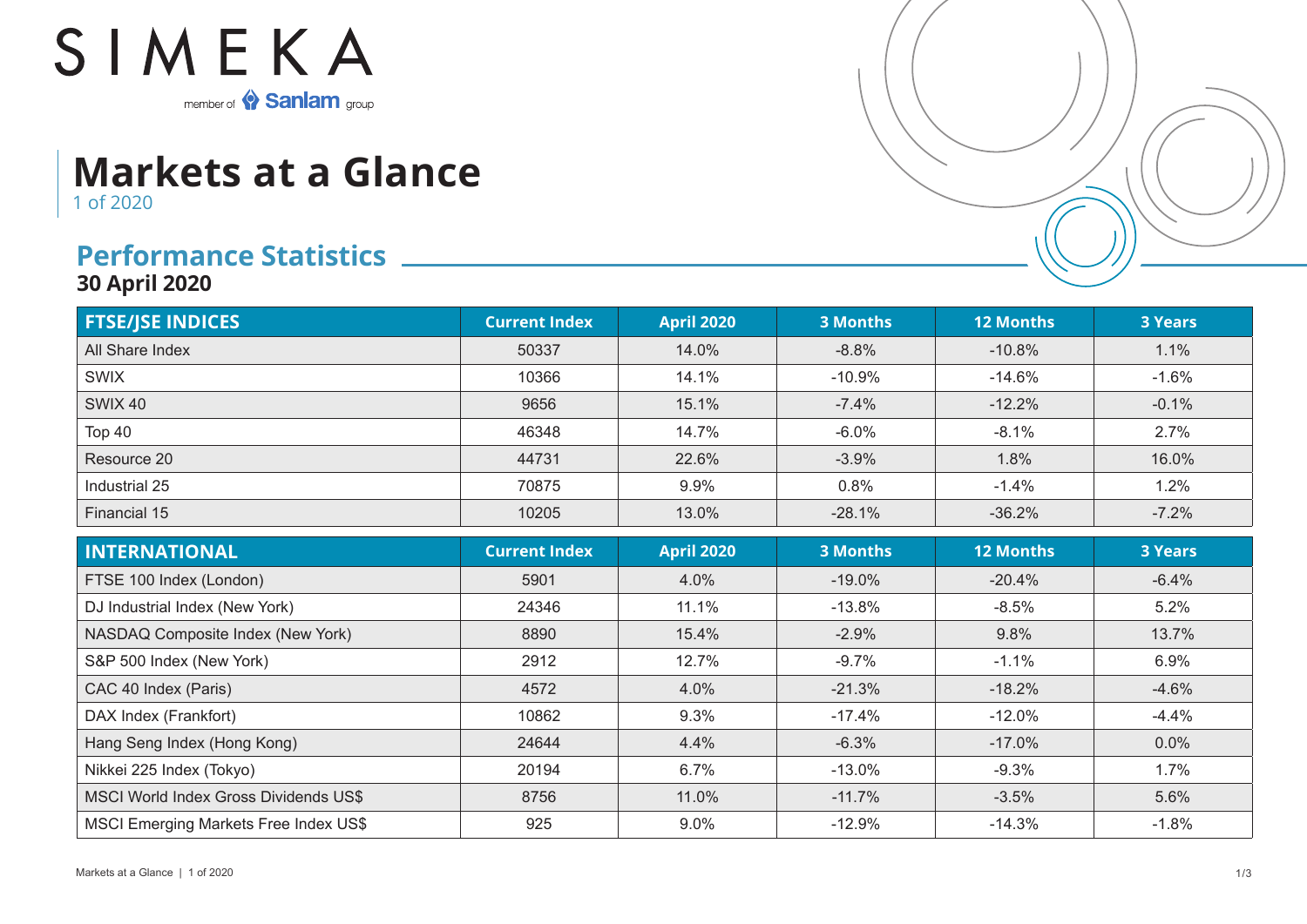| <b>FIXED INTEREST</b>          | <b>April 2020</b> | 3 Months | <b>12 Months</b> | <b>3 Years</b> |
|--------------------------------|-------------------|----------|------------------|----------------|
| <b>ALBI</b>                    | 3.9%              | $-6.3%$  | 0.1%             | 6.1%           |
| <b>STeFI</b>                   | 0.5%              | 1.6%     | 7.1%             | 7.3%           |
|                                |                   |          |                  |                |
|                                | <b>April 2020</b> | 3 Months | <b>12 Months</b> | <b>3 Years</b> |
| <b>INFLATION</b><br><b>CPI</b> | 0.3%              | 1.6%     | 4.1%             | 4.2%           |

Note: Inflation figures have a one month lag period \*The PPI information for March 2020 was not available from StatsSA at time of publication.

| <b>EXCHANGE RATES</b>    | <b>30 April 2020</b> | 31 March 2020        | <b>31 January 2020</b> | <b>30 April 2019</b> | <b>30 April 2017</b> |
|--------------------------|----------------------|----------------------|------------------------|----------------------|----------------------|
| ZAR/US\$                 | R 18.53              | R 17.85              | R 15.00                | R 14.30              | R 13.36              |
| ZAR/EUR                  | R 20.29              | R 19.71              | R 16.65                | R 16.04              | R 14.56              |
| ZAR/GBP                  | R 23.33              | R 22.15              | R 19.81                | R 18.64              | R 17.26              |
| <b>COMMODITIES</b>       | <b>30 April 2020</b> | <b>31 March 2020</b> | <b>31 January 2020</b> | <b>30 April 2019</b> | <b>30 April 2017</b> |
| Gold US\$/oz             | \$1,702.75           | \$1,608.95           | \$1,584.20             | \$1,282.30           | \$1,266.45           |
| Platinum US\$/oz         | \$767.00             | \$727.00             | \$959.00               | \$889.00             | \$946.00             |
| Oil (Brent) US\$/barrel  | \$26.48              | \$26.35              | \$58.16                | \$71.65              | \$52.05              |
| <b>INTEREST RATES</b>    | <b>30 April 2020</b> | 31 March 2020        | <b>31 January 2020</b> | <b>30 April 2019</b> | <b>30 April 2017</b> |
| <b>SA REPO RATE</b>      | 4.25%                | 5.25%                | 6.25%                  | 6.75%                | 7.00%                |
| <b>ECB INTEREST RATE</b> | $0.00\%$             | $0.00\%$             | $0.00\%$               | $0.00\%$             | $0.00\%$             |
| US FEDERAL RATE          | 0.25%                | 0.25%                | 1.75%                  | 2.50%                | 1.00%                |